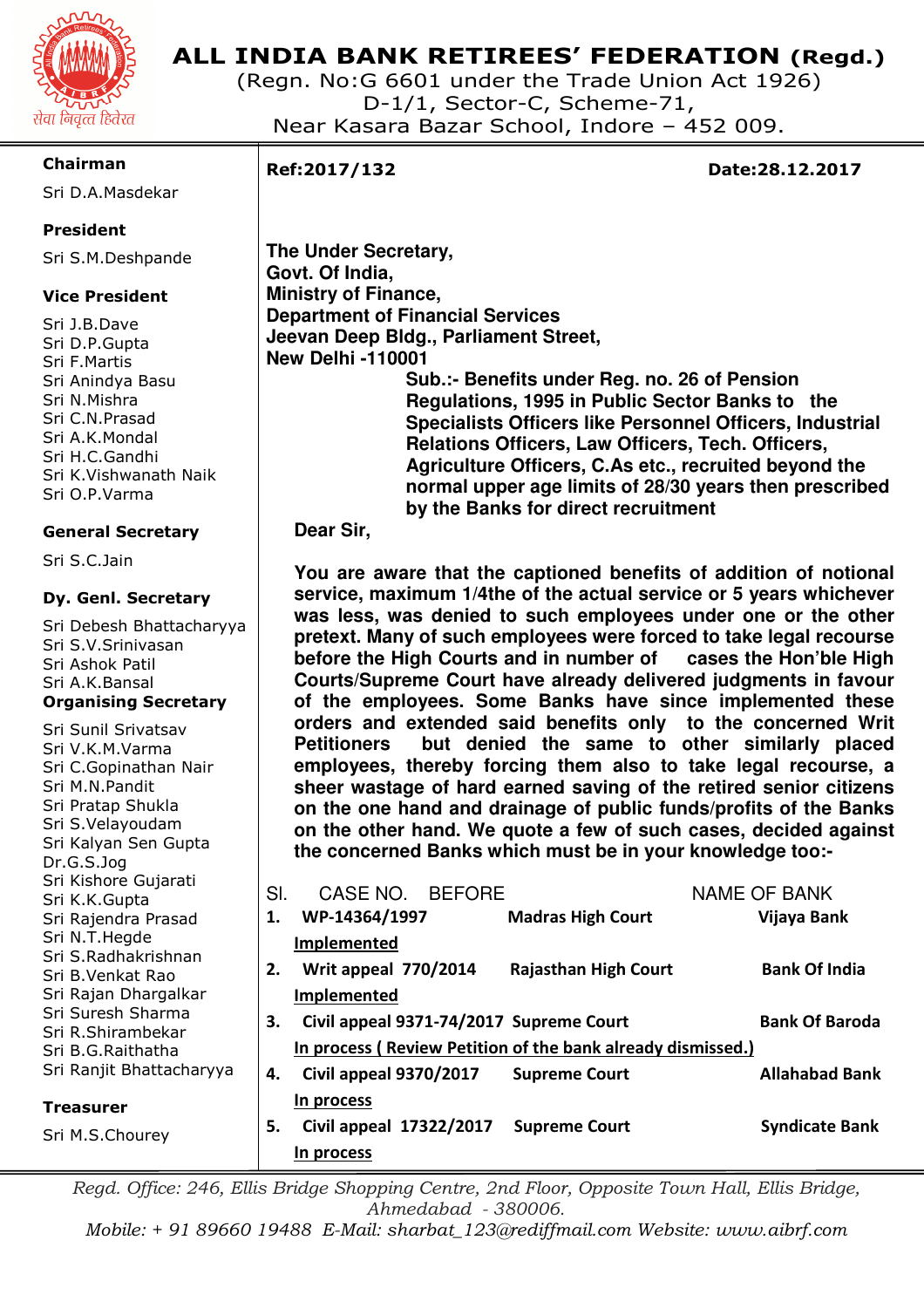

# **ALL INDIA BANK RETIREES' FEDERATION (Regd.)**

(Regn. No:G 6601 under the Trade Union Act 1926) D-1/1, Sector-C, Scheme-71, Near Kasara Bazar School, Indore – 452 009.

#### **Chairman**

Sri D.A.Masdekar

#### **President**

Sri S.M.Deshpande

#### **Vice President**

Sri J.B.Dave Sri D.P.Gupta Sri F.Martis Sri Anindya Basu Sri N.Mishra Sri C.N.Prasad Sri A.K.Mondal Sri H.C.Gandhi Sri K.Vishwanath Naik Sri O.P.Varma

#### **General Secretary**

Sri S.C.Jain

#### **Dy. Genl. Secretary**

Sri Debesh Bhattacharyya Sri S.V.Srinivasan Sri Ashok Patil Sri A.K.Bansal **Organising Secretary** 

Sri Sunil Srivatsav Sri V.K.M.Varma Sri C.Gopinathan Nair Sri M.N.Pandit Sri Pratap Shukla Sri S.Velayoudam Sri Kalyan Sen Gupta Dr.G.S.Jog Sri Kishore Gujarati Sri K.K.Gupta Sri Rajendra Prasad Sri N.T.Hegde Sri S.Radhakrishnan Sri B.Venkat Rao Sri Rajan Dhargalkar Sri Suresh Sharma Sri R.Shirambekar Sri B.G.Raithatha Sri Ranjit Bhattacharyya

#### **Treasurer**

Sri M.S.Chourey

**The Review Petitions filed by Bank of Baroda and Allahabad Bank have also been dismissed by the Hon'ble Supreme Court. Besides, the State Bank of Hyderabad as also S.B. of Mysore have already been extending the aforesaid benefits.** 

**2. As such, with the decisions of Hon'ble SC, the interpretations and application of Pen. Reg. no. 26 is now beyond any controversy. Some cases might be pending in High Courts but obviously those will also be decided in due course on line with the principles propounded in the Supreme Court's decisions. The interpretation, to put in simple language is that:** 

**"an employee if recruited beyond the upper age limits of 28 years then prescribed by the PSBs for normal direct recruitment, by virtue of their specialized qualifications and/or experience shall be eligible to add notional service to the extent of 1/4th of actual service or 5 years, whichever is less, for the purpose of pension calculations on superannuation only. Of course, the total of such pensionable service can not exceed 33 years, at which one qualifies for full pension."** 

**3. In the light of these developments, in our humble opinion, it is high time that the Ministry intervenes in the matter as it's earlier advices on the subject as contained in communications no.4/8/16/98 – IR dt. 14.10.98 and no. 4/8/7/2005 – IR dt.15.05.2008 to IBA/PSBs have become redundant. Earlier the IBA had also conveyed favourable recommendations vide letter no. PD/GSN/GOVT/G2/532/544 dt. 11.12.2007 addressed to you. Even this Ministry was inclined to review it's earlier stand as per noting of June,2014 in Para 7 & 8 of the Note sheet in department's file no.16/1/5/2009 – IR, after the outcome of Bank of India's appeal no.770/2014. The said appeal was decided vide orders dt. 04.02.15 against the Bank. The BOI has since implemented the orders. It will be appreciated that the Ministry's fresh and categorical advice to the IBA/PSBs as to interpretation/application of Pen. Reg. 26 as per para 2 above will facilitate disposal of pending as well as prospective cases on the subject to the satisfaction of all concerned.** 

**4. We, therefore, request the Ministry kindly to take pragmatic and proactive approach to the matter so that the long pending issue is set at rest, not requiring other similarly placed employees to approach High Courts for orders in their favour. This will save huge expenses for the individual employees as also PSBs on vexatious/multiple litigations, in tune with the National Litigation Policy. Needless to mention that the PSBs are considered "State" under Article 12 of the Constitution of India and hence they are under obligation to protect and ensure the Fundamental Right to equality of their employees/retirees, enshrined under Art. 14 and 16 of the Constitution.** 

*Regd. Office: 246, Ellis Bridge Shopping Centre, 2nd Floor, Opposite Town Hall, Ellis Bridge, Ahmedabad - 380006.* 

*Mobile: + 91 89660 19488 E-Mail: sharbat\_123@rediffmail.com Website: www.aibrf.com*